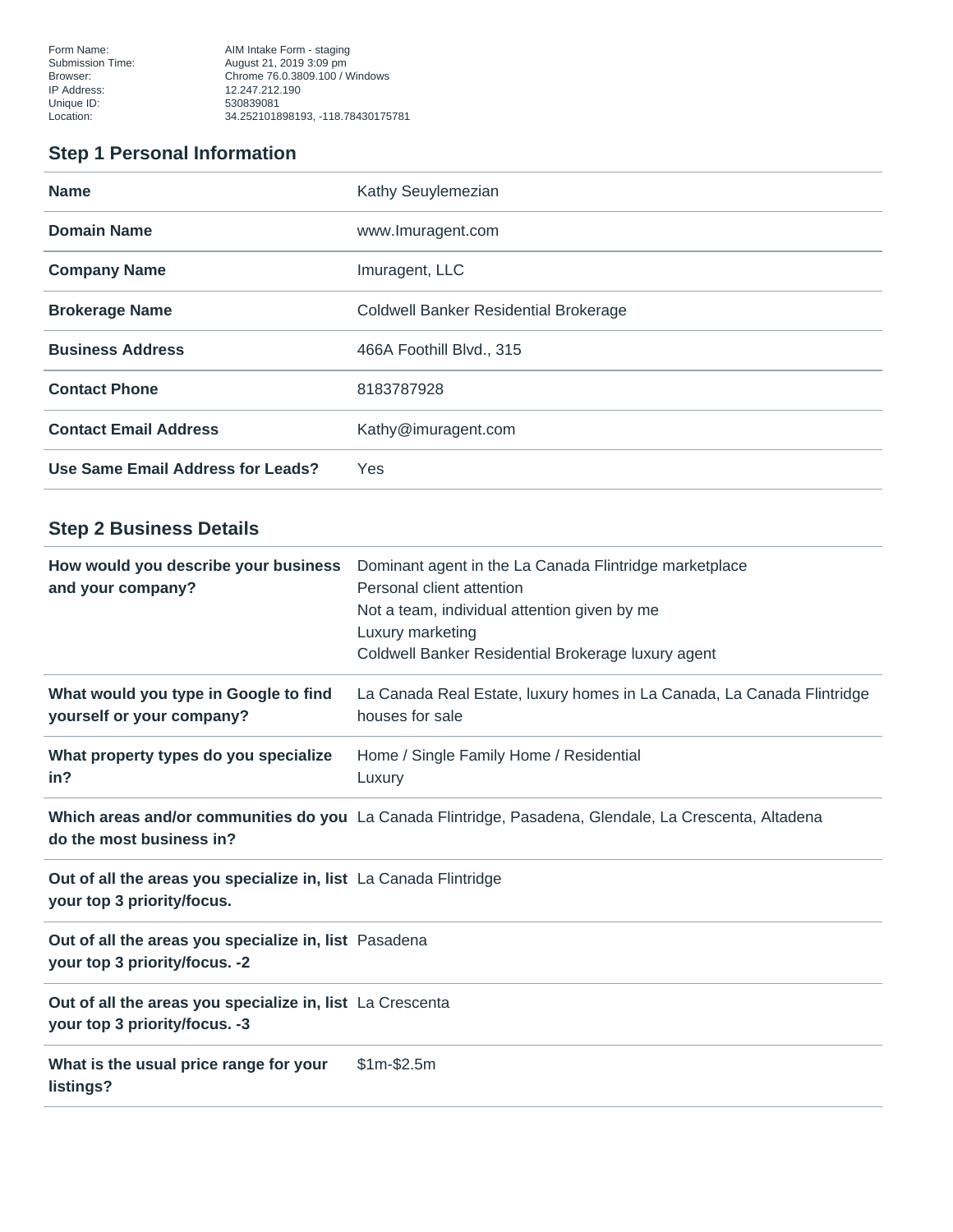**In order for us to know more about your current clientele, please provide information on your last 5 transactions.**

| <b>Transaction #1</b> |                                  |
|-----------------------|----------------------------------|
| <b>Age Bracket</b>    | 45-54                            |
| <b>Property Value</b> | \$1M to \$5M                     |
| <b>Property Type</b>  | <b>Single Family Residential</b> |
| <b>Client Type</b>    | <b>Buyer</b>                     |
| <b>Client Status</b>  | Married with Kids                |
| <b>Transaction #2</b> |                                  |
| <b>Age Bracket</b>    | 55-64                            |
| <b>Property Value</b> | \$1M to \$5M                     |
| <b>Property Type</b>  | Single Family Residential        |
| <b>Client Type</b>    | Seller                           |
| <b>Client Status</b>  | Married with Kids                |
| <b>Transaction #3</b> |                                  |
| <b>Age Bracket</b>    | 55-64                            |
| <b>Property Value</b> | \$1M to \$5M                     |
| <b>Property Type</b>  | Single Family Residential        |
| <b>Client Type</b>    | Seller                           |
| <b>Client Status</b>  | Married with Kids                |
| <b>Transaction #4</b> |                                  |
| <b>Age Bracket</b>    | 35-44                            |
| <b>Property Value</b> | \$1M to \$5M                     |
| <b>Property Type</b>  | Single Family Residential        |
| <b>Client Type</b>    | Seller                           |
| <b>Client Status</b>  | Single                           |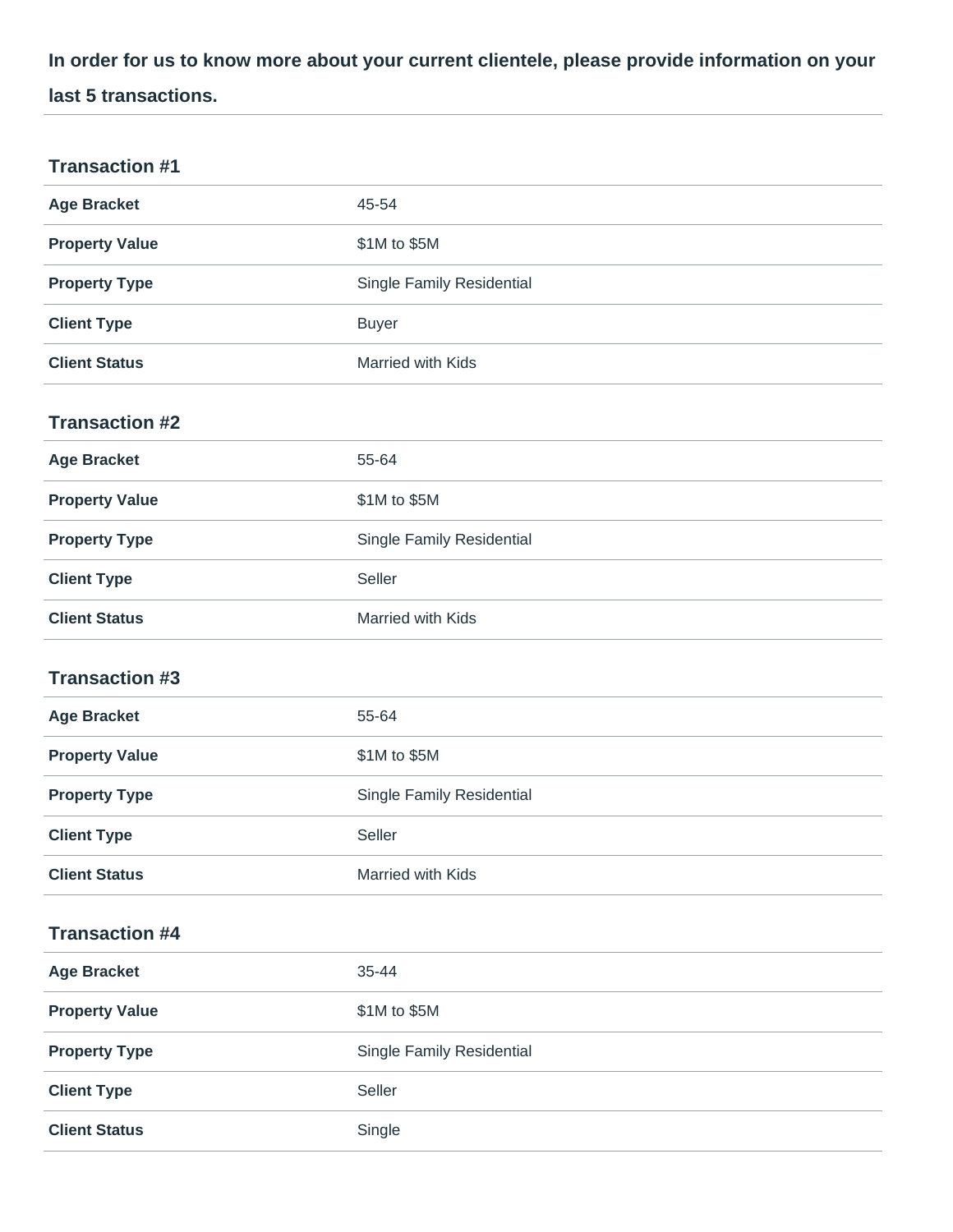#### **Transaction #5**

| <b>Age Bracket</b>    | $65+$                            |
|-----------------------|----------------------------------|
| <b>Property Value</b> | \$1M to \$5M                     |
| <b>Property Type</b>  | <b>Single Family Residential</b> |
| <b>Client Type</b>    | Seller                           |
| <b>Client Status</b>  | Single                           |

## **How would you describe your ideal client?**

| <b>Age Bracket</b>                                                 | 55-64                     |
|--------------------------------------------------------------------|---------------------------|
| <b>Budget Range</b>                                                | \$1M to \$5M              |
| <b>Property Type</b>                                               | Single Family Residential |
| <b>Client Type</b>                                                 | Seller                    |
| Do you prefer "seasonal" clients?                                  | N <sub>o</sub>            |
| Do your clients have special hobbies or No<br>lifestyle interests? |                           |

#### **What are the different marketing strategies you have tried?**

| What are the different marketing | <b>Flvers</b>      |
|----------------------------------|--------------------|
| strategies you have tried?       | <b>Print Media</b> |
|                                  | Social Media       |
|                                  | <b>Zillow</b>      |
|                                  |                    |

# **Allow us to learn what your goals and expectations are by ranking the following statements.**

| <b>Brand Awareness</b>                |   |
|---------------------------------------|---|
| <b>Get Leads</b>                      | 2 |
| <b>Search Engine Visibility</b>       | 3 |
| <b>More Site Visitors</b>             | 4 |
| <b>Stay In Contact With Clients</b>   | 5 |
| <b>Be More Active On Social Media</b> | 6 |

### **Step 3 Competitor Information**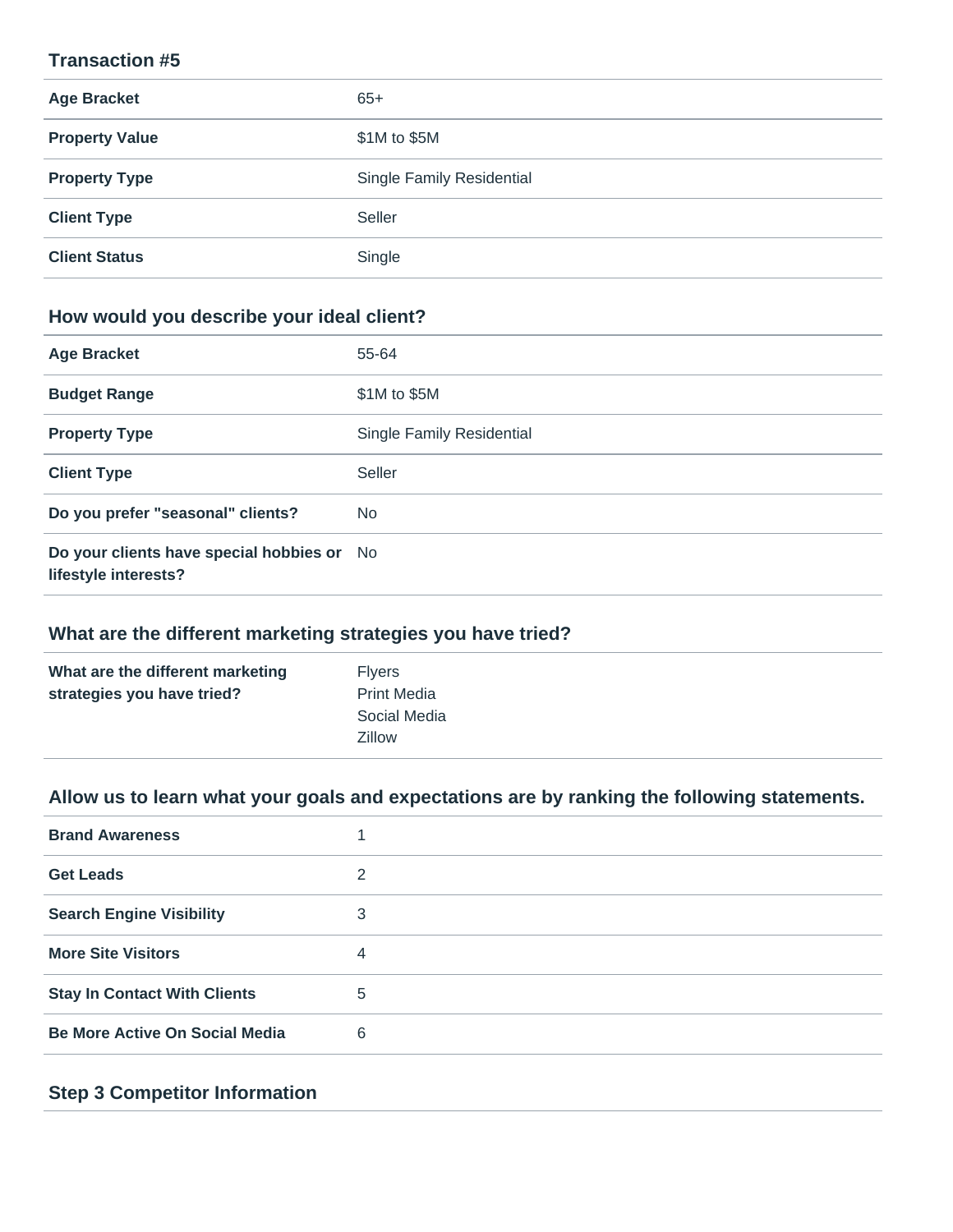**To help you stand out, we'd like to know more about your competitors. Please supply us with as much information as you can.**

### **Competitor #1**

| <b>Name of Competitor / Business</b>                | Janice McGlashan          |
|-----------------------------------------------------|---------------------------|
| Website                                             | janicemcglashan.com       |
| What type of marketing are they<br>currently doing? | Print, social media and ? |

### **Competitor #2**

| <b>Name of Competitor / Business</b>                | Carey Haynes                        |
|-----------------------------------------------------|-------------------------------------|
| Website                                             | Haynesgrouprealestate.com           |
| What type of marketing are they<br>currently doing? | print, billboard, social media and? |

### **Competitor #3**

| <b>Name of Competitor / Business</b>                | Mike Kobeissi    |
|-----------------------------------------------------|------------------|
| Website                                             | Mikekobeissi.com |
| What type of marketing are they<br>currently doing? | print, and ?     |

## **What is your unique selling point?**

| What differentiates you and your | I am not a team, my clients get my services directly, I raised my children in |
|----------------------------------|-------------------------------------------------------------------------------|
| company from your competitors?   | the community and know the ins and outs of this small community that is       |
|                                  | known for it's amazing school district. People move here for the schools.     |

| <b>Your Goals</b>                  |                                                                         |
|------------------------------------|-------------------------------------------------------------------------|
| What do you hope to gain from this | Get more leads/clients, better brand recognition, top of mind if anyone |
| campaign?                          | needs real estate services in La Canada Flintridge                      |

### **Step 4 CONTENT WRITING**

**Please answer the following section if you have purchased a Content Writing package.**